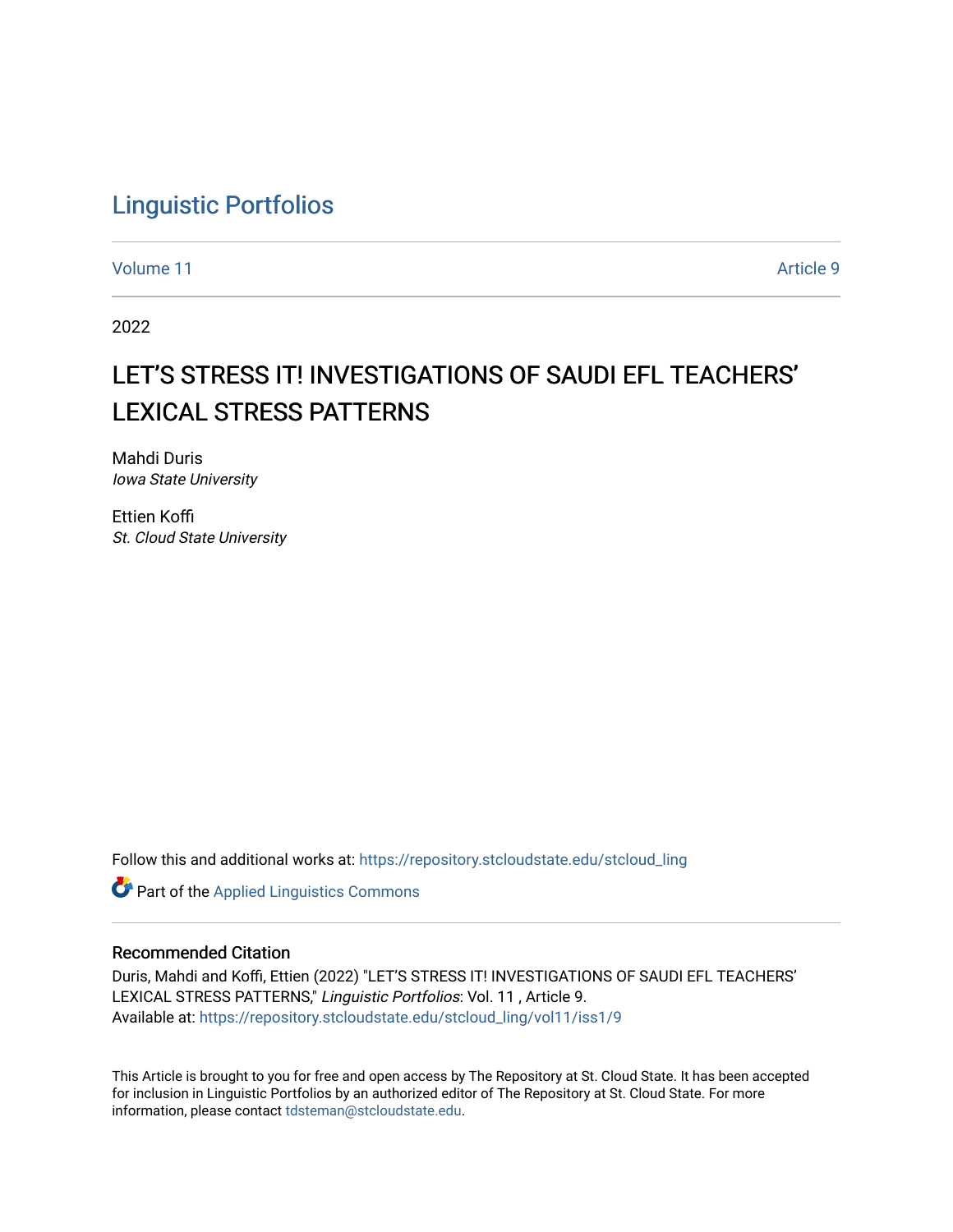Linguistic Portfolios – ISSN 2472-5102 –Volume 11 – 2022 |131

# **LET'S STRESS IT! INVESTIGATIONS OF SAUDI EFL TEACHERS' LEXICAL STRESS PATTERNS**

# MAHDI DURIS AND ETTIEN KOFFI1

# **ABSTRACT**

*Koffi (2019) investigated the acoustic correlates that Arabic L2 speakers of English use to encode lexical stress. This study replicates the same methodology and uses the same acoustic correlates and the same Just Noticeable Difference (JND) thresholds. Whereas Koffi (2019) focused on a general population of Arabic speakers of English, the current study investigates how 10 females Saudi L2 speakers of English who are college professors encode lexical stress. Do they encode lexical stress similarly or differently from the group that Koffi (2019) investigated? What does this entail for the acquisition of suprasegmentals in L2 English?*

**Keywords:** Acoustic Correlates of Lexical Stress, Arabic-accented English, Just Noticeable Difference (JND), Acoustic Correlates Ranking

## **1.0 Introduction**

This investigation is a replication study of Koffi's (2019). It aims at examining whether or not Arabic L2 speakers of English of different proficiency levels encode lexical differently. In Koffi (2019) the participants were of uneven proficiency levels, but in this study, they are more proficient because they have advanced degrees in English. In fact, they teach English in college. This replication study uses an identical design as Koffi (2019). The only independent variable is the proficiency level of the participants (Walker et al., 2019).

## **2.0 A Quick Literature Review**

The study of the acoustic correlates of lexical stress has a 60-year-old history. It can be traced back to Fry (1955) and (1958) who found that native speakers of American English encode lexical stress by ranking F0, intensity, and duration as follows:

 $F0$  > Duration > Intensity

Since Fry's seminal study, many studies have investigated how the acoustic correlates of lexical stress rank in dialects of English and in other languages. For dialects of English, Keyworth (2014) found that American speakers from Minnesota encode lexical stress according to the following hierarchy:

Intensity  $>$  Duration  $>$  F0

Kochanski et al. (2005) found that British speakers also rely first and foremost on intensity. Koffi (2019) replicated Fry's methodology to investigate the encoding and ranking of lexical stress in Arabic-accented English. He uncovered the following ranking:

<sup>1</sup> **Authorship Responsibilities:** Author 1 provided Author 2 with a preliminary version. This published version has undergone extensive revision and rewriting by Author 2. They both share equally in the rights, privileges, and responsibilities of this publication.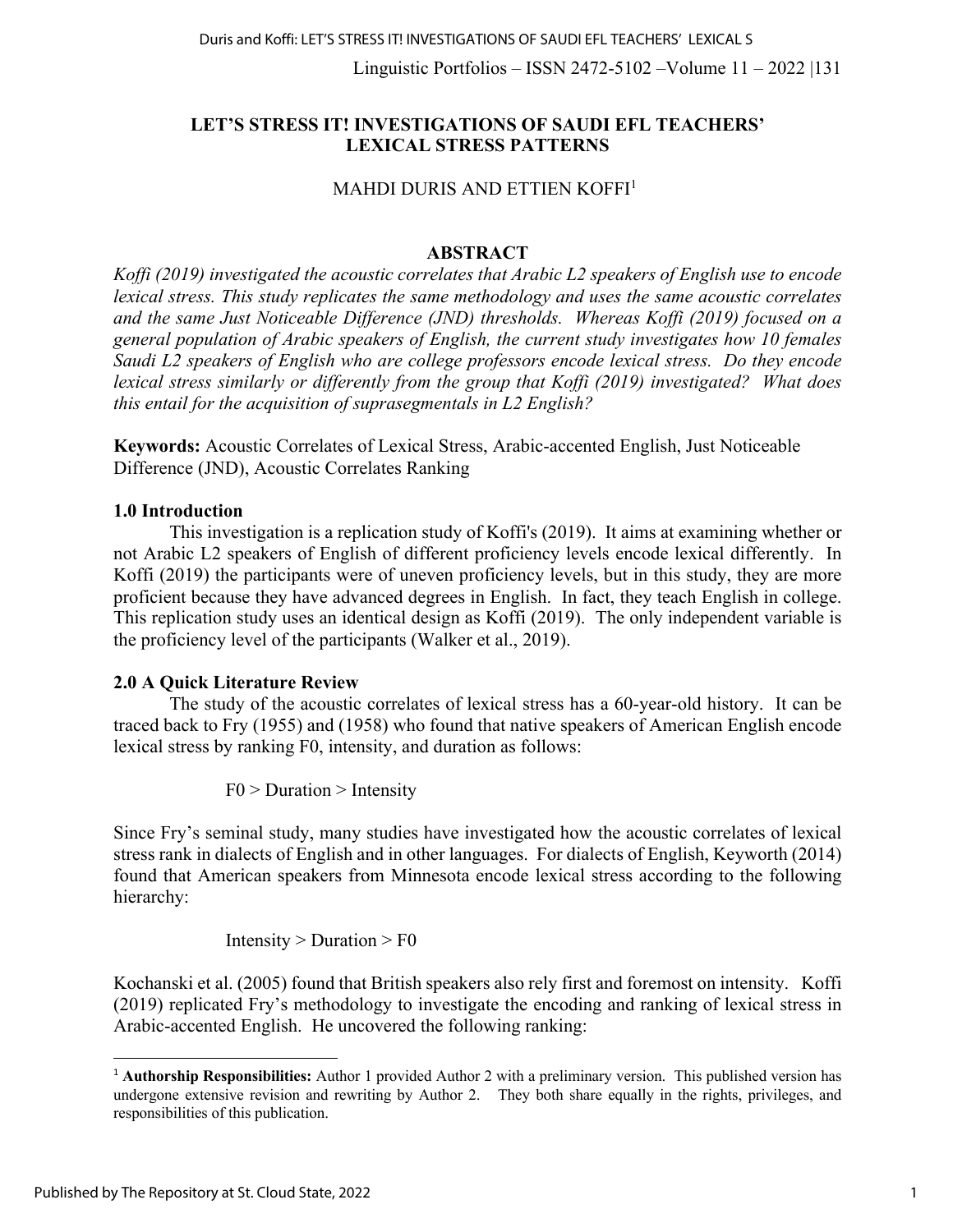Linguistic Portfolios, Vol. 11 [2022], Art. 9

Linguistic Portfolios – ISSN 2472-5102 –Volume 11 – 2022 |132

Intensity  $(57.14\%)$  = Duration  $(57.14\%)$  > F0  $(42.85\%)$ 

His ranking is different from that of Bouchhioua (2008) who found that Tunisian speakers of English ranked their acoustic correlates of lexical stress as follows:

Duration  $>$  Intensity  $>$  F0

Al-Ani (1992) replicated Fry's methodology to study how Arabic speakers rank the acoustic correlates of lexical stress in their L1 as follows:

Intensity  $>$  Duration  $>$  F0

Goldsmith (1990:158) describes Arabic as a stress-timed language like English. In Arabic, primary stress falls on "super-heavy codas, otherwise on penultimate syllables." Given that Arabic and English are both accent languages, Saudi speakers should display similar behaviors as English speakers.

#### **3.0 Participants, Data, and Methodology**

As noted earlier, this study replicates Koffi (2019). The methodology and the analytical framework are the same, except for the independent variable, which is the proficiency level of the speakers. The proficiency levels of the participants in Koffi's study are unknow. However, the participants in this study have a homogeneous level of proficiency in English. They all have advanced college degrees and teach English as a Foreign Language in Saudi Arabia. Another common denominator among them is that they all learned L2 English in Saudi Arabia, and none of them had lived outside of Saudi Arabia by the time their data was collected. Table 1 provides additional sociometric information about the participants.

| N <sub>0</sub> | <b>Participants</b> | Age  | Country    | <b>City of Birth</b> | <b>Age of Onset</b> | Grade Level <sup>2</sup> |  |
|----------------|---------------------|------|------------|----------------------|---------------------|--------------------------|--|
| 1.             | KSAF2               | 30   | <b>KSA</b> | Riyadh               | 12                  | 11                       |  |
| 2.             | KSAF3               | 27   | <b>KSA</b> | Riyadh               | 7                   |                          |  |
| 3.             | KSAF5               | 34   | <b>KSA</b> | Riyadh               | 11                  | 11                       |  |
| 4.             | KSAF7               | 35   | <b>KSA</b> | Riyadh               | 5                   | 11                       |  |
| 5.             | KSAF8               | 31   | <b>KSA</b> | Riyadh               | 12                  | 16                       |  |
| 6.             | KSAF10              | 29   | <b>KSA</b> | Riyadh               | 6                   | 6                        |  |
| 7.             | KSAF15              | 35   | <b>KSA</b> | Riyadh               | 12                  | 12                       |  |
| 8.             | KSAF18              | 34   | <b>KSA</b> | Riyadh               | 6                   | 12                       |  |
| 9.             | KSAF20              | 31   | <b>KSA</b> | Riyadh               | 12                  | 12                       |  |
| 10.            | KSAF22              | 25   | <b>KSA</b> | Riyadh               | 13                  | 9                        |  |
|                | Mean                | 31.1 | NA         | <b>NA</b>            | 9.6                 | 10.7                     |  |

Table 1: Participants' Sociometric Data

The participants in this study read the same Speech Accent Archive (SAA) text that those in Koffi (2019) recorded themselves reading:

<sup>2</sup> **Grade Level** corresponds to the participants' first-time using English in a classroom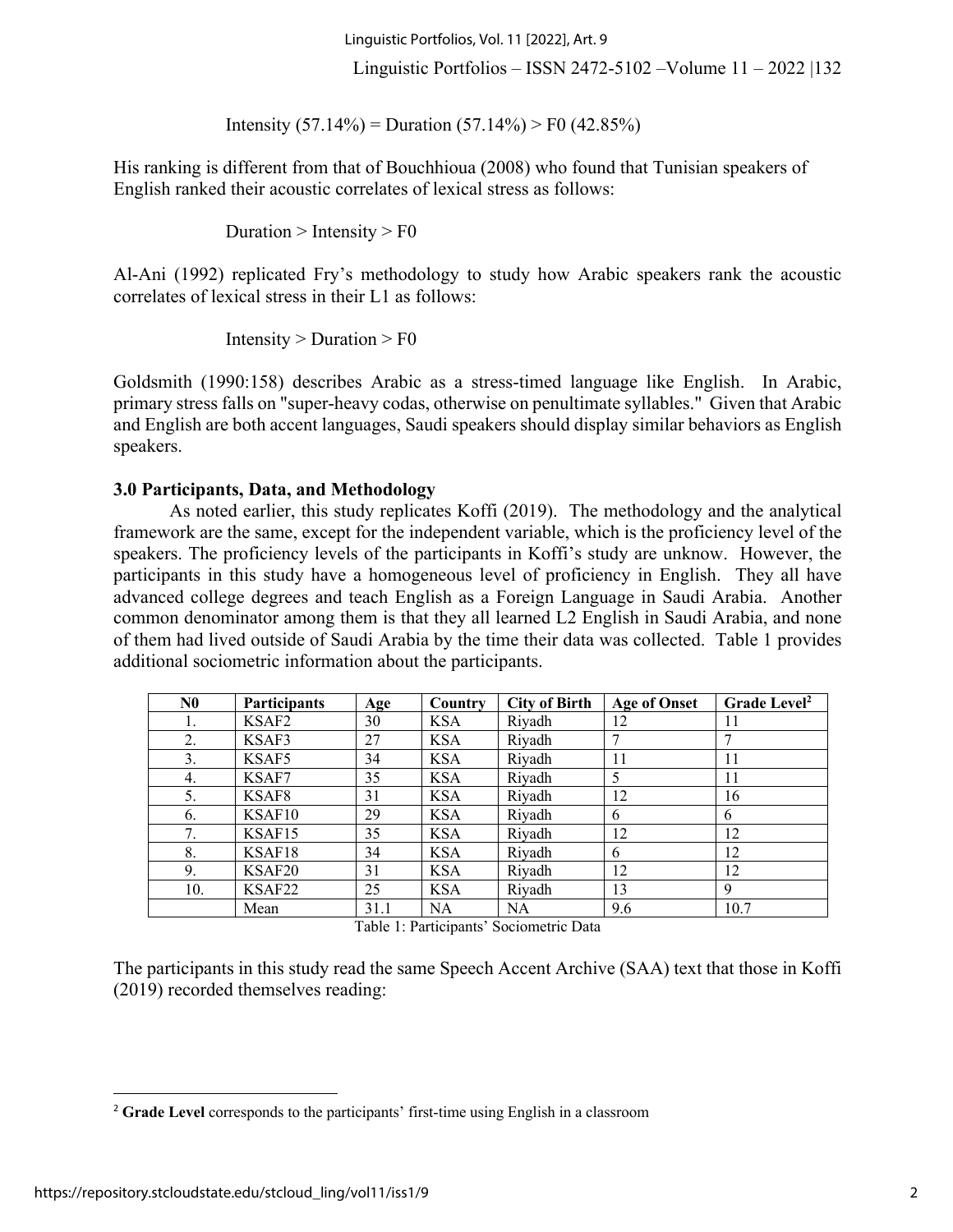Linguistic Portfolios – ISSN 2472-5102 –Volume 11 – 2022 |133

*Please call Stella. Ask her to bring these things with her from the store: six spoons of fresh snow peas, five thick slabs of blue cheese, and maybe a snack for her brother Bob. We also need a small plastic snake and a big toy frog for her kids. she can scoop these things into three red bags, and we will go meet her Wednesday at the train station.*

The elicitation paragraph contains seven disyllabic words with a trochaic stress pattern, as listed in Table 2. A trochaic pattern means that primary stress falls on the penultimate syllable. The transcriptions used in this study are based on *Merriam-Webster Learner's Dictionary*. Thus, they represent the lexical stress patterns of General American English (GAE).

| N <sub>0</sub> | Word      | <b>IPA Transcription</b>                           |
|----------------|-----------|----------------------------------------------------|
| 1.             | Stélla    | $^{\cdot \cdot}$ st $\epsilon$ lə $^{\cdot \cdot}$ |
| 2.             | máybe     | 'mebi                                              |
| 3.             | bróther   | ∵br <b>∧</b> ðər ]                                 |
|                | álso      | $\lceil$ olso $\lceil$                             |
| 5.             | plástic   | ['plæstik]                                         |
| 6.             | Wédnesday | wenzde                                             |
| 7              | státion   | $\lceil$ 'ste $\lceil$ ən $\rceil$                 |

Table 2: Seven disyllabic words and their IPA representation

Each participant was recorded with a SONY ICD-UX560F voice recorder. Thereafter, the MP3 recordings were converted to WAV mono, with a sampling frequency of 44,100 Hz. A headphone with a fixed microphone was used during the recording. The microphone is a Cardioid (unidirectional) type with a frequency response between 50 Hz and 20,000 Hz. The participant samples were later annotated and analyzed in Praat. The acoustic correlates of F0, intensity and duration were extracted, as displayed in Figure 1.



Figure 1: Annotated Spectrogram of <plastic> by KSAF3

The procedure in Figure 1 was repeated for all seven words produced by each participant. The total number of extracted tokens is 420 tokens (7 words x 2 syllables x 10 participants x 3 correlates). We note in passing that whenever Praat rendered a pitch value as "pitch undefined," a measurement of 74 Hz was used because the F0 floor in Praat is set at 75 Hz. An "undefined"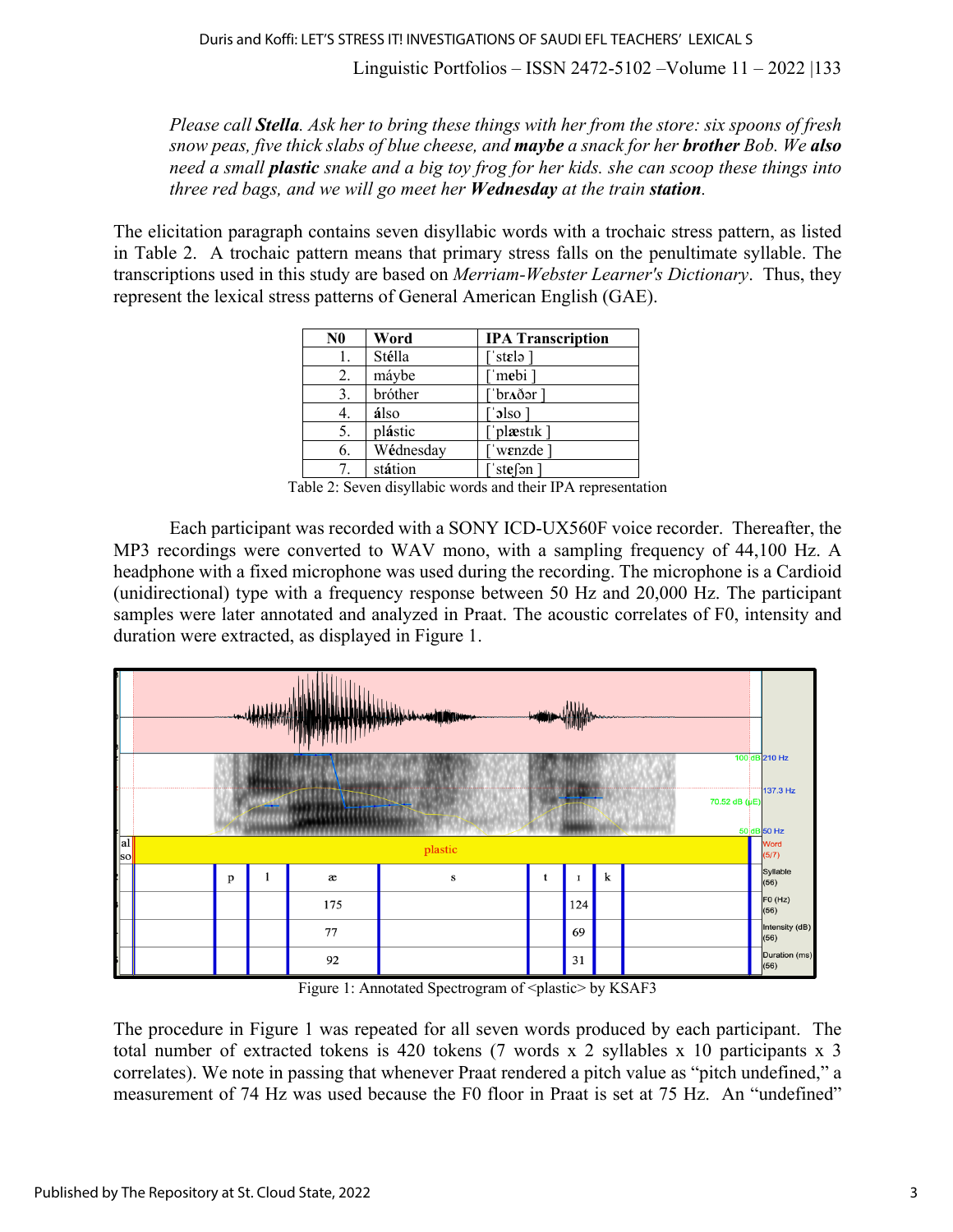pitch value does not mean an absence of pitch, but rather that pitch was lower than 75 Hz. This is the reason why 74 Hz was used for all instances of "pitch undefined." In the example in Figure 1, the word **<plastic>**, primary stress falls on the nucleus **[æ]** of the syllable **[ˈplæs]**. The three acoustic correlates converge on **[æ]** to show that it carries primary stress. This is in keeping with Koffi's acoustic-based definition of lexical stress, which is stated as follows:

A syllable is deemed strong (stressed/primary) if and only if the nucleus of its F0 is  $> 1$  Hz higher, its intensity is  $\geq 3$  dB louder, or its duration is  $\geq 10$  ms longer than any other nucleus or nuclei in the same word (Koffi 2021:282).

When this definition is applied to a word such as  $\epsilon$  **plastic**, we see that the nucleus [**æ**] of the syllable **[ˈplæs]** carries primary stress because its F0 (175 Hz) has a higher pitch than the nucleus **[ɪ]** of the syllable **<tic>** (124 Hz). Since the pitch of the former is 51 Hz higher than that of the latter, we conclude that **[ˈplæs]** carries primary stress. The same goes for the intensity correlate, because **[æ]** (77 dB) is 8 dB louder than **[ɪ]** (69 dB). Lastly, we know that **[æ]** (92 msec) carries primary stress because it is longer than **[ɪ]** (31 msec) by 61 msec. When Just Noticeable Difference (JND) thresholds are used to gauge lexical stress, there is no need to rely on a statistical interpretation of the data because, for JNDs to be considered as valid, they must clear a minimum threshold of 75% of correct responses (Moore 2007).

# **4.0 Findings**

This study is undertaken to see if highly proficient Arabic-accented English speakers such as those in Table 1 encode lexical stress in English differently from those in Koffi (2019). The 420 tokens that they produced consist of 140 pitch tokens, 140 intensity tokens, and 140 duration tokens. They are displayed in Tables 3, 4, and 5 below.

|                  |                     |     | Stélla | mávbe |           |     | <b>bróther</b> |     | álso      | plástic |                |     | Wédnesday                |     |     | státion |
|------------------|---------------------|-----|--------|-------|-----------|-----|----------------|-----|-----------|---------|----------------|-----|--------------------------|-----|-----|---------|
| N <sub>0</sub>   | <b>Participants</b> | ste | la     | may   | be        | bro | ther           | al  | <b>SO</b> | plas    | tic            | we  | nis                      | day | sta | tion    |
| 1.               | KSAF2               | 126 | 185    | 124   | 138       | 105 | 153            | 112 | 148       | 190     | 108            | 123 | $\overline{\phantom{0}}$ | 140 | 135 | 143     |
| 2.               | KSAF3               | 116 | 196    | 129   | 121       | 206 | 207            | 120 | 147       | 175     | 124            | 111 | $\overline{\phantom{0}}$ | 197 | 161 | 110     |
| 3.               | KSAF5               | 123 | 108    | 157   | 128       | 113 | 109            | 143 | 190       | 127     | 131            | 137 | 162                      | ٠   | 165 | 181     |
| $\overline{4}$ . | KSAF7               | 199 | 166    | 142   | 115       | 174 | 207            | 142 | 149       | 194     | 74             | 145 | 144                      | 185 | 153 | 168     |
| 5.               | KSAF8               | 174 | 151    | 188   | 190       | 171 | 167            | 194 | 107       | 177     | 170            | 182 | $\overline{\phantom{a}}$ | 161 | 183 | 111     |
| 6.               | KSAF10              | 200 | 163    | 161   | 121       | 197 | 195            | 117 | 124       | 105     | 113            | 114 | $\overline{\phantom{0}}$ | 128 | 134 | 132     |
| 7.               | KSAF15              | 74  | 149    | 142   | <b>54</b> | 186 | 178            | 131 | 139       | 202     | 104            | 112 | 205                      | 181 | 129 | 143     |
| 8.               | KSAF18              | 161 | 181    | 114   | 113       | 197 | 138            | 132 | 143       | 198     | 104            | 108 | $\overline{\phantom{0}}$ | 115 | 128 | 164     |
| 9.               | KSAF20              | 207 | 195    | 200   | 192       | 183 | 192            | 188 | 120       | 160     | 74             | 105 | 133                      | 207 | 105 | 110     |
| 10.              | KSAF22              | 103 | 94     | 117   | 204       | 185 | 189            | 119 | 150       | 113     | $\overline{a}$ | 108 | 208                      | 50  | 125 | 145     |
|                  | Mean                | 148 | 159    | 147   | 148       | 172 | 174            | 140 | 142       | 164     | 111            | 125 | 170                      | 163 | 142 | 141     |

Table 4: F0 Measurements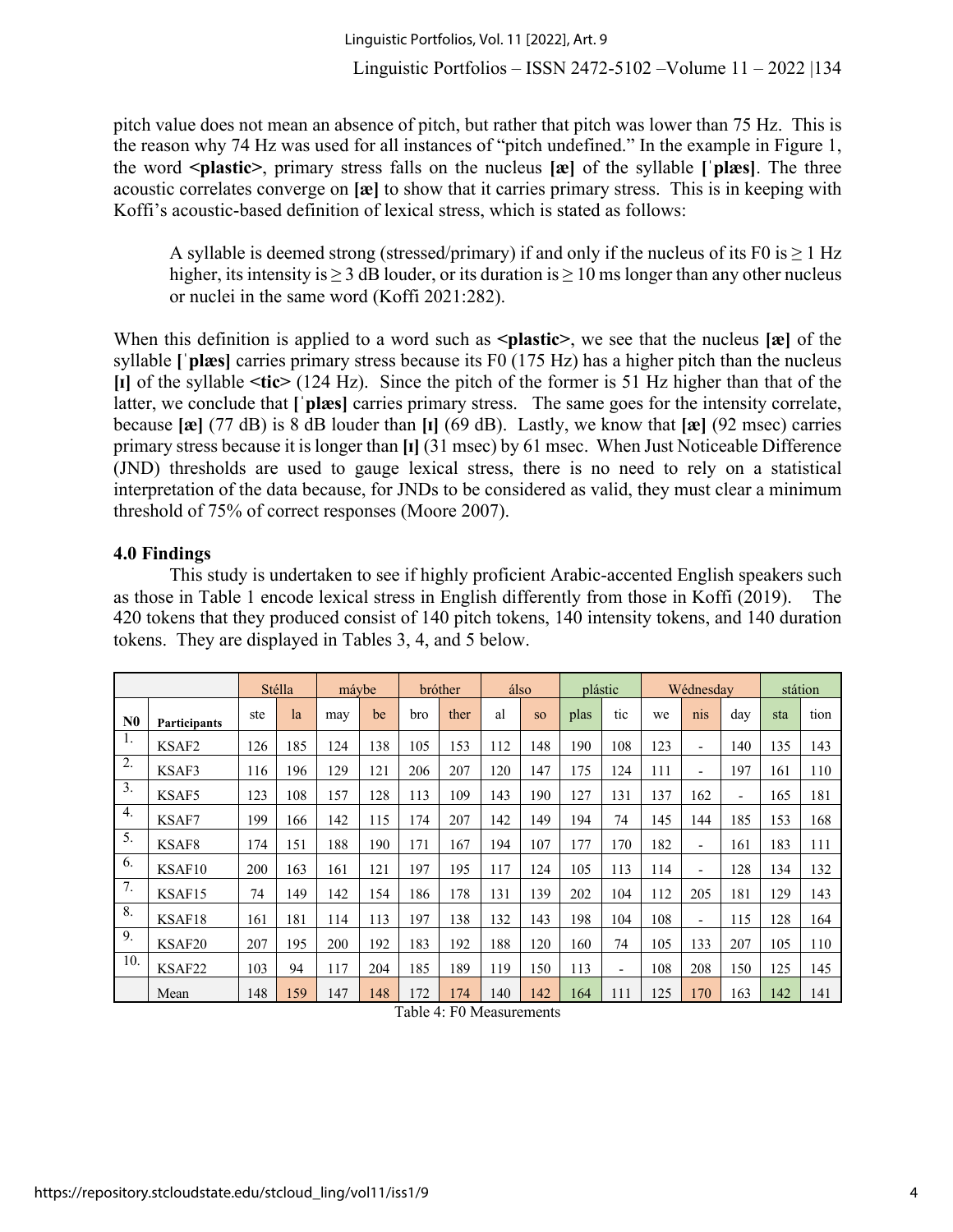# Duris and Koffi: LET'S STRESS IT! INVESTIGATIONS OF SAUDI EFL TEACHERS' LEXICAL S

# Linguistic Portfolios – ISSN 2472-5102 –Volume 11 – 2022 |135

|                  |              | Stélla |    | máybe |    |     | bróther |    | álso      | plástic |                          |    | Wédnesday                    |     |     | státion |
|------------------|--------------|--------|----|-------|----|-----|---------|----|-----------|---------|--------------------------|----|------------------------------|-----|-----|---------|
| N <sub>0</sub>   | Participants | ste    | la | may   | be | bro | ther    | al | <b>SO</b> | plas    | tic                      | we | nis                          | day | sta | tion    |
| 1.               | KSAF2        | 79     | 73 | 73    | 69 | 77  | 70      | 76 | 72        | 72      | 62                       | 75 | $\blacksquare$               | 74  | 75  | 70      |
| $\overline{2}$ . | KSAF3        | 75     | 78 | 71    | 71 | 77  | 76      | 78 | 76        | 77      | 69                       | 77 | $\qquad \qquad \blacksquare$ | 74  | 72  | 72      |
| 3.               | KSAF5        | 76     | 69 | 70    | 63 | 79  | 71      | 80 | 76        | 80      | 70                       | 72 | 74                           | ٠   | 75  | ٠       |
| $\overline{4}$ . | KSAF7        | 73     | 72 | 74    | 67 | 81  | 77      | 79 | 74        | 78      | 67                       | 78 | 79                           | 76  | 76  | 80      |
| 5.               | KSAF8        | 68     | 63 | 62    | 64 | 67  | 63      | 70 | 58        | 68      | 54                       | 64 | $\overline{\phantom{a}}$     | 63  | 64  | 62      |
| 6.               | KSAF10       | 70     | 68 | 68    | 65 | 69  | 65      | 73 | 69        | 74      | 64                       | 77 | $\overline{\phantom{a}}$     | 77  | 75  | 68      |
| $\overline{7}$ . | KSAF15       | 73     | 68 | 71    | 66 | 71  | 68      | 74 | 72        | 73      | 62                       | 74 | 67                           | 71  | 70  | 71      |
| 8.               | KSAF18       | 69     | 67 | 69    | 63 | 69  | 66      | 67 | 69        | 67      | 62                       | 75 | $\overline{\phantom{a}}$     | 67  | 69  | 70      |
| 9.               | KSAF20       | 66     | 69 | 68    | 67 | 74  | 68      | 73 | 61        | 72      | 54                       | 70 | 67                           | 68  | 69  | 66      |
| 10.              | KSAF22       | 73     | 71 | 73    | 70 | 74  | 69      | 77 | 76        | 72      | $\overline{\phantom{a}}$ | 74 | 67                           | 71  | 74  | 72      |
|                  | Mean         | 72     | 70 | 70    | 67 | 74  | 69      | 75 | 70        | 73      | 63                       | 74 | 71                           | 71  | 72  | 70      |

| Table 4: Intensity Measurements |  |
|---------------------------------|--|
|---------------------------------|--|

|                  |              |     | Stélla | máybe |     |     | bróther | álso |           | plástic |                          |    | Wédnesdav      |     |     | státion |
|------------------|--------------|-----|--------|-------|-----|-----|---------|------|-----------|---------|--------------------------|----|----------------|-----|-----|---------|
| N <sub>0</sub>   | Participants | ste | la     | may   | be  | bro | ther    | al   | <b>SO</b> | plas    | tic                      | we | nis            | day | sta | tion    |
| -1.              | KSAF2        | 90  | 212    | 120   | 68  | 72  | 70      | 72   | 93        | 103     | 29                       | 82 | ٠              | 147 | 115 | 60      |
| 2.               | KSAF3        | 40  | 120    | 140   | 63  | 70  | 35      | 59   | 93        | 92      | 31                       | 59 | ٠              | 144 | 169 | 92      |
| 3.               | KSAF5        | 77  | 143    | 91    | 84  | 58  | 40      | 65   | 37        | 53      | 30                       | 57 | 36             | Ξ.  | 68  | 23      |
| $\overline{4}$ . | KSAF7        | 60  | 96     | 110   | 100 | 53  | 40      | 81   | 77        | 98      | 42                       | 49 | 63             | 184 | 96  | 53      |
| 5.               | KSAF8        | 71  | 149    | 75    | 90  | 70  | 113     | 106  | 95        | 105     | 26                       | 47 | $\overline{a}$ | 218 | 117 | 61      |
| 6.               | KSAF10       | 60  | 57     | 119   | 60  | 92  | 47      | 105  | 47        | 103     | 43                       | 89 | ٠              | 66  | 69  | 40      |
| 7.               | KSAF15       | 76  | 76     | 125   | 156 | 44  | 47      | 101  | 86        | 69      | 37                       | 26 | 40             | 136 | 56  | 48      |
| 8.               | KSAF18       | 70  | 123    | 135   | 115 | 81  | 59      | 125  | 52        | 67      | 33                       | 64 | $\overline{a}$ | 133 | 83  | 49      |
| 9.               | KSAF20       | 36  | 122    | 131   | 61  | 77  | 55      | 99   | 18        | 87      | 20                       | 69 | 65             | 82  | 94  | 39      |
| 10.              | KSAF22       | 42  | 67     | 113   | 64  | 89  | 46      | 94   | 53        | 81      | $\overline{\phantom{a}}$ | 54 | 48             | 146 | 59  | 33      |
|                  | Mean         | 62  | 117    | 116   | 86  | 71  | 55      | 91   | 65        | 86      | 32                       | 60 | 50             | 140 | 93  | 50      |

Table 5: Duration Measurements

## **5.1 Interpretation of the Findings and Correlate ranking**

With regard to pitch, we see that it was used only 28.57% of the time to encode lexical stress. This means that F0 was used to encode lexical stress in two of seven words. We note in passing that <Wednesday> was sometimes pronounced as [ˈwɛ**.nəz**.de]. This means that it was turned into three syllables instead of two. Half of the Saudi EFL teachers inserted an epenthetic syllable **[nəz]**. Similarly, Koffi (2019) notes that 50% of the participants in his study did the same. This shows clearly that the pronunciation of <Wednesday> is problematic, regardless of the level of proficiency of Arabic speakers. For the intensity correlate, we see that the participants relied on it to encode lexical stress in 5 of 7 words (71.42%). They also relied on duration to encode lexical stress in 5 of 7 words (71.42%). The overall ranking of correlates is as follows: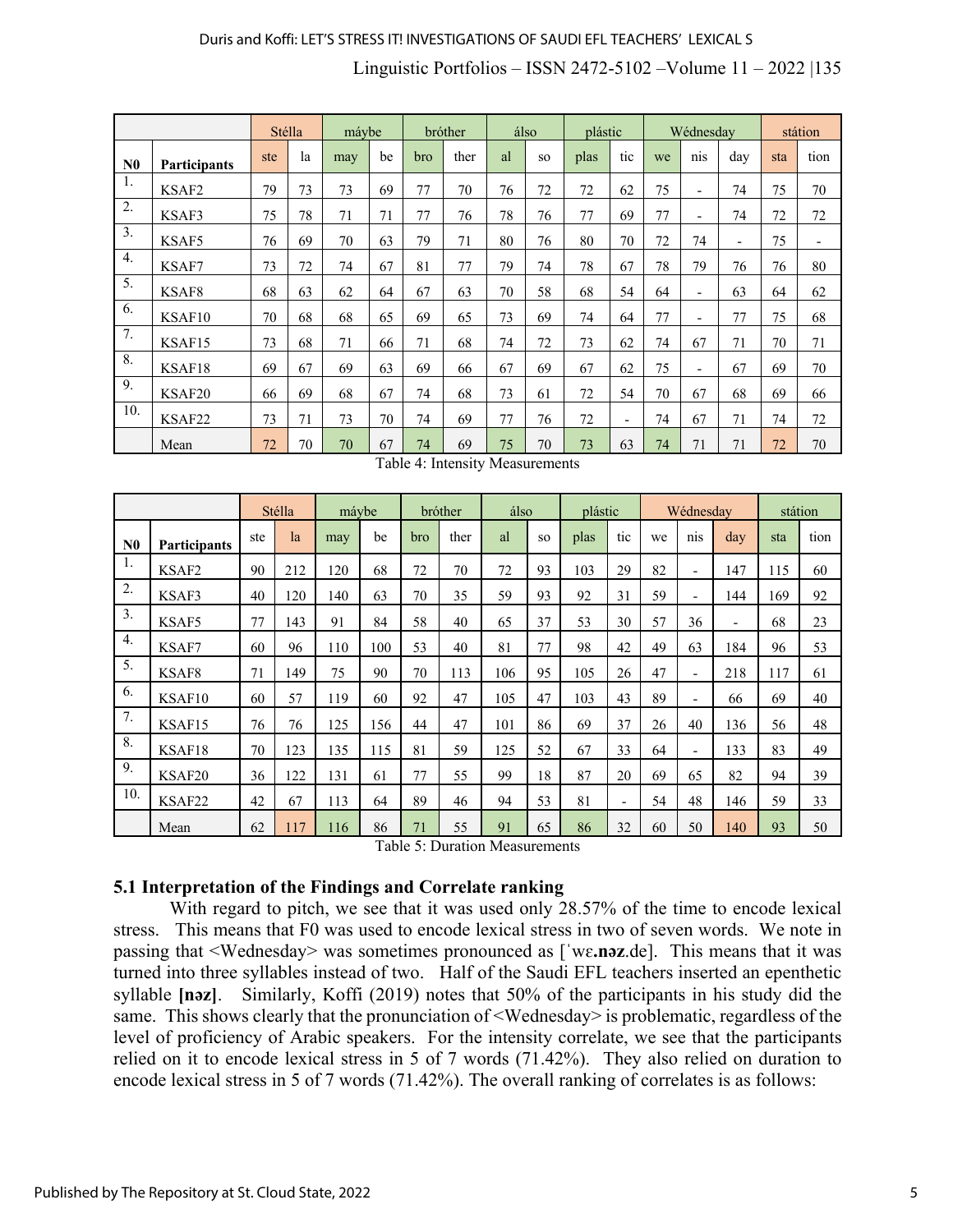Linguistic Portfolios, Vol. 11 [2022], Art. 9

Linguistic Portfolios – ISSN 2472-5102 –Volume 11 – 2022 |136

Intensity  $(71.42\%)$  = Duration  $(71.42\%)$  > F0  $(28.57\%)$ 

This ranking is exactly the same as in Koffi (2019):

Intensity  $(57.14\%)$  = Duration  $(57.14\%)$  > F0  $(42.85\%)$ 

The difference lies only in the sheer number of words. The teachers encoded lexical stress by relying on intensity and duration in 5 out of 7 words, whereas in Koffi (2019), the participants did so in 4 out 7 words. In principle, the sheer number of words does matter as much as the overall lexical strategy used to encode primary stress. The take-away from this replication study is that the speakers' level of proficiency does not seem to matter. Highly proficient speakers rank their correlates similarly as those who are less proficient. What seems to be going on here is that Arabic speakers tend to transfer the lexical encoding and ranking strategy from their native L1 into English. We draw this inference from Al-Ani's (1992) findings. Furthermore, Koffi (2019), Ani (1992), Bouchhioua (2008), and the results from this replication study converge to show that Arabic speakers do not rely on F0 to encode lexical stress. In all these studies, F0 ranks last.

#### **6.0 Summary**

This replication confirms the findings in Koffi (2019). Given that the 10 females speakers of English in this study are highly proficient (they teach English in college), we conclude that the lexical stress strategy that Arabic speakers use is not correlated with their level of proficiency. Instead, it seems to have everything to do with the transfer of suprasegmental features of their L1 Arabic into their L2 English. The ranking in Al-Ani (1992) shows that Arabic speakers rely mostly on intensity to encode lexical stress. It is therefore not surprising to see that, regardless of proficiency levels, Arabic-accented English speakers depend equally on intensity and duration to encode lexical stress. The strategy that they use does not interfere with intelligibility for two reasons. First, the three acoustic correlates of stress lexical stress are co-equal. This means that any one of them can be used to encode lexical stress. Secondly, relying on intensity to encode lexical stress does not matter because, as noted by Keyworth (2014), native speakers of American English rely primarily on intensity to encode lexical stress. Kochanski et al. (2005) found that British speakers also rank intensity first.

## **ABOUT THE AUTHORS**

**Mahdi Duris** is a Ph.D. student in Applied Linguistics and Technology at Iowa State University and a Research Assistant working with Dr. John Levis. He holds a B.S. in Management from George Mason University (2006) and an M.A. in Teaching English as a Second Language (TESL) from Saint Cloud State University in Minnesota (2020). After teaching financial literacy in Spanish, he obtained a CELTA certificate from Cambridge University (2012) to teach English as a Second Language to adults. He taught English in the Kingdom of Saudi Arabia for 5 years. His research focus includes pronunciation, acoustic phonetics and technology assisted L2 learning. He can be reached at mduris@iastate.edu.

**Ettien Koffi**, Ph.D. linguistics (Indiana University, Bloomington, IN) teaches at Saint Cloud State University, MN. He is the author of five books and author/co-author of several dozen articles on acoustic phonetics, phonology, language planning and policy, emergent orthographies, syntax, and translation. His acoustic phonetic research is synergetic, encompassing L2 acoustic phonetics of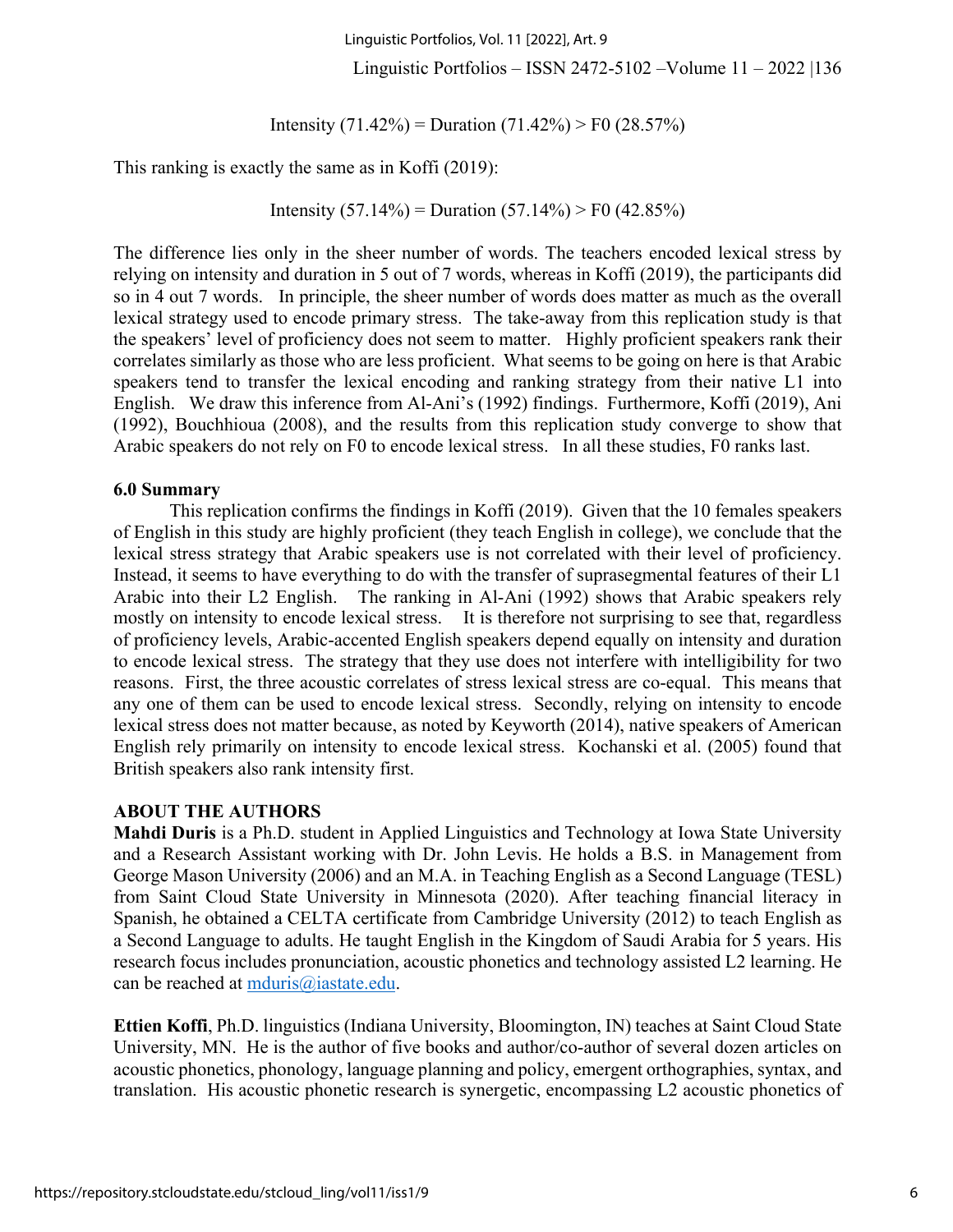Linguistic Portfolios – ISSN 2472-5102 –Volume 11 – 2022 |137

English (Speech Intelligibility from the perspective of the Critical Band Theory), sociophonetics of Central Minnesota English, general acoustic phonetics of Anyi (a West African language), acoustic phonetic feature extraction for application in Automatic Speech Recognition (ASR), Textto-Speech (TTS), and voice biometrics for speaker verification. Since 2012, his high impact acoustic phonetic publications have been downloaded **28,515** times (analytics provided by Digital Commons) and read **13,680** times (analytics provided by Researchgate.net) as of February 2022. He can be reached at enkoffi@stcloudstate.edu.

#### **References**

- Al-Ani, S. H. (1992). Stress variation of the construct phrase in Arabic: A spectrographic analysis. *Anthropological Linguistics*, 256-276.
- Bouchhioua, N. (2008). Duration as a cue to stress and accent in Tunisian Arabic, native English, and L2 English. In *Proceedings from Speech Prosody 2008: The Fourth International Conference on Speech Prosody* (pp. 535-538).
- Fry, D. B. (1955). Duration and intensity as physical correlates of linguistic stress. *Journal of the Acoustical Society of America* 27(4): 765-768
- Fry, D. B. (1958). Experiments in the perception of stress. *Language and Speech* 1(2): 126-152
- Fry, D. B. (1955). Duration and intensity as physical correlates of linguistic stress. *Journal of the Acoustical Society of America* 27(4): 765-768
- Keyworth, P. (2014). *The Acoustic Correlates of Stress-Shifting Suffixes in Native and Nonnative English*. MA Thesis: St. Cloud State University.
- Kochanski, G., E. Grabe, J. Coleman, and B. Rosner. (2005). Loudness Predicts Prominence: Fundamental Frequency Lends Little. *Journal of the Acoustical Society of America* 118 (2): 1038-1054.
- Koffi, E. (2019). A template model account of lexical stress in Arabic-accented English. In J. Levis, C. Nagle, & E. Todey (Eds.), Proceedings of the 10th Pronunciation in Second Language Learning and Teaching Conference, ISSN 2380-9566, Ames, IA, September 2018 (pp. 158-167). Ames, IA: Iowa State University.
- Koffi, E. (2021). *Relevant Acoustic Phonetics of L2 English: Focus on Intelligibility*. CRC Press.
- Moore, B. C. (2007). Psychoacoustics. In *Springer handbook of acoustics* (pp. 459-501). Springer, New York, NY.
- Walker, R. M., Brewer, G. A., Lee, M. J., Petrovsky, N., & Van Witteloostuijn, A. (2019). Best practice recommendations for replicating experiments in public administration. *Journal of Public Administration Research and Theory*, *29*(4), 609-626.